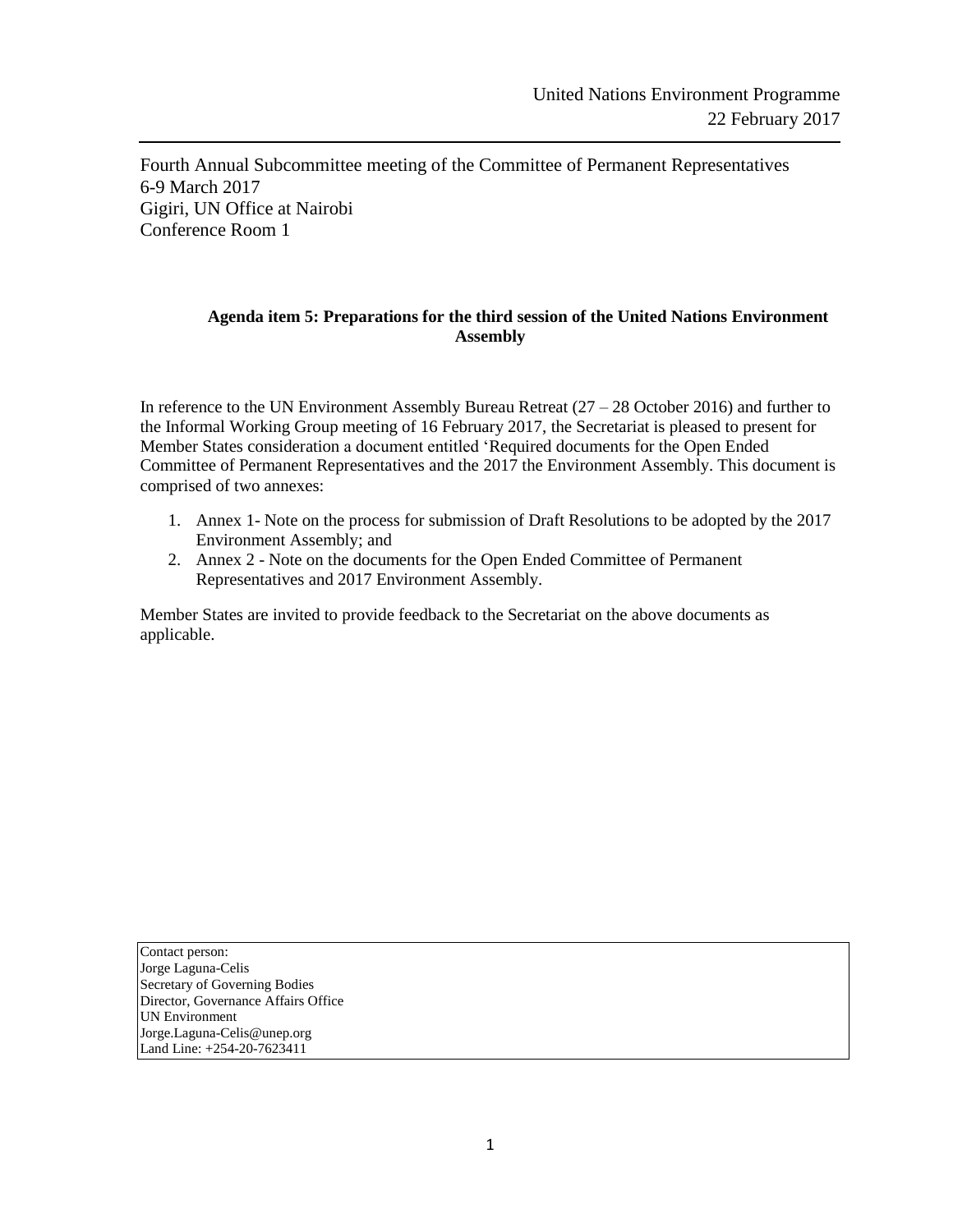# **Annex 2**

## **Note on the process for submission of Draft Resolutions to be adopted by the 2017 Environment Assembly**

### Lessons learned

The paper on 'Lessons learned from the UN Environment Assembly-2 and way forward to the UN Environment Assembly-3' Compiled by the Chair of the Committee of Permanent Representatives, 10 October 2016 , highlighted the following challenges:

- There was late transmission of draft resolutions and final documents;
- There was insufficient time for the work of the Committee of the Whole given the large number of resolutions
- There was lack of translation of the negotiated document in all six UN languages.

The recommendations that were proposed included:

- There is a need for stricter deadlines in the Rules of Procedure for submitting resolutions, maybe 8-12 weeks in advance of UN Environment Assembly, which is in line with other UN processes and ideally before the Open Ended Committee of Permanent Representatives in order to ensure availability in all official languages. This needs to be instituted;
- There needs to be a single online platform for reviewing and updating documents to avoid confusion;
- The timely distribution and translation of background documents are critical for the preparations of all meeting and for the interactive engagement of high-level participants.

# Guidance from the Bureaux of the UN Environment Assembly and the Committee of Permanent **Representatives**

During the Joint meeting of the Bureaux of the UN Environment Assembly and the Committee of Permanent Representatives, 27 – 28 October 2016, Nairobi, Kenya, the bureau provided the following guidance:

- Member States should submit draft resolutions in good time before the Assembly. The President of the Assembly will send a letter to all Ministers of the Environment encouraging them to respect the deadline that will be set by the Committee of Permanent Representatives.
- The Committee of Permanent Representatives will set preliminary deadlines for indicating intentions to submit resolutions. Given the short time available, the number of resolutions for the consideration of the Assembly should be limited.
- Resolutions should be related to the theme of the Assembly, global in focus and actionable.
- The Assembly will be open to consider critical emerging issues.
- Meeting documents should be translated and distributed well in advance, including in line with the six-week rule of the Assembly;
- The Committee of Permanent Representatives will engage in discussions on different positions on resolutions and in pre-negotiation. It will endeavor to finalize negotiations during the Open Ended Committee of Permanent Representatives.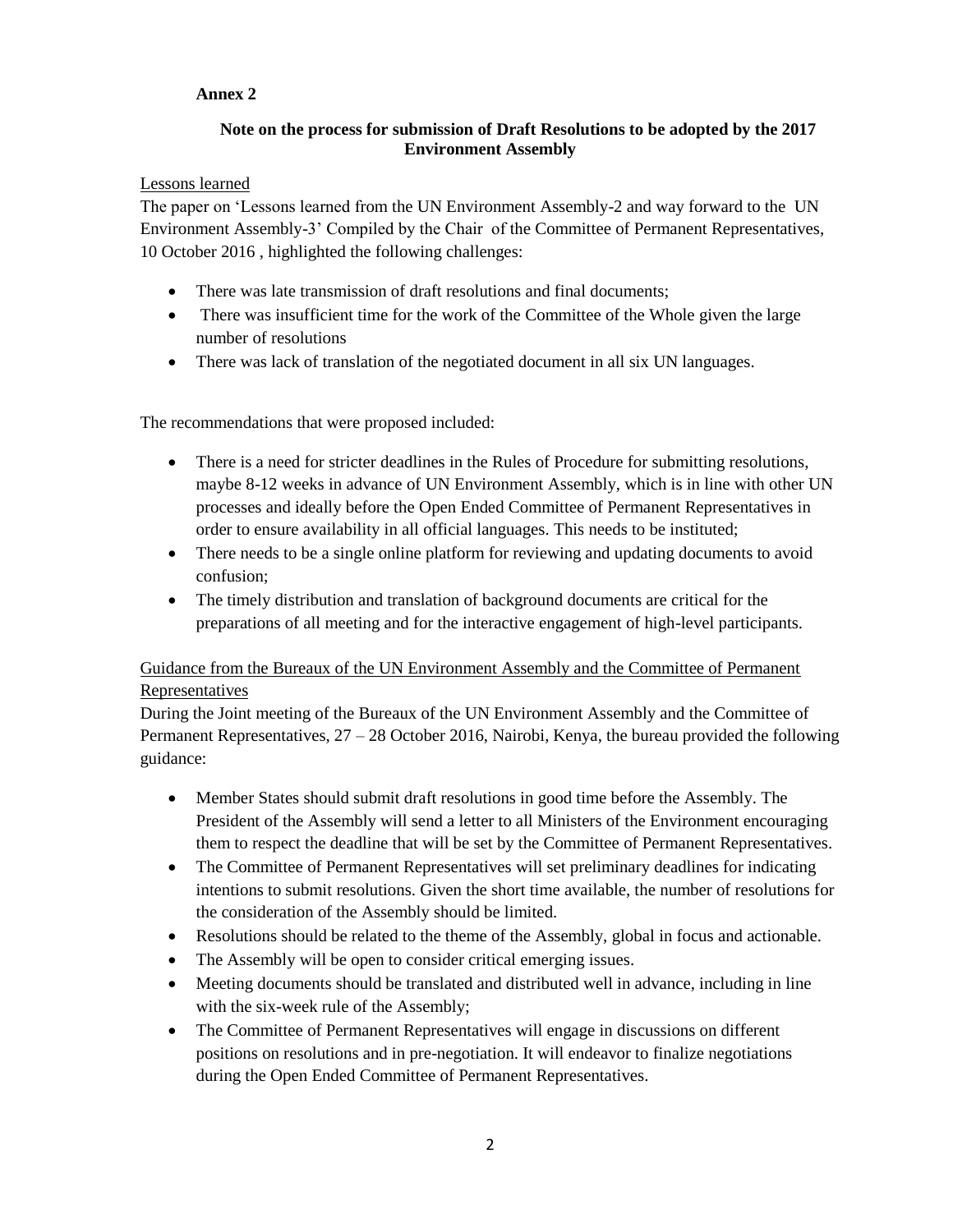The Secretariat is requested to translate and distribute draft resolutions upon official submission by Member States and to activate a password-protected platform, based on the Committee Portal, to allow Member States track updates made to draft resolutions.

Recommendations for consideration during the  $4<sup>th</sup>$  Annual Subcommittee meeting Member States are invited to submit draft resolutions at least 20 days before the  $139<sup>th</sup>$  and  $140<sup>th</sup>$ meetings of the Committee of Permanent Representatives at which they will be discussed. This would enable the Secretariat to translate them as submitted by Member States into all six official languages of the United Nation in accordance with Rule 44 of the Rules of Procedure.

In light of the above considerations, the following deadlines are presented for consideration by the Committee of Permanent Representatives as reflected in the table below for submission of resolutions.

| <b>TENTATIVE DEADLINES FOR SUBMISSION OF RESOLUTIONS</b>                                                                                                                    |
|-----------------------------------------------------------------------------------------------------------------------------------------------------------------------------|
| <b>30 April 2017</b><br>Member States signal intention to submit draft resolutions                                                                                          |
| 20 May 2017<br>Single online platform activated                                                                                                                             |
| 1 June 2017<br>Draft resolutions are submitted to the Secretariat                                                                                                           |
| 27 June 2017<br>139 <sup>th</sup> meeting of the Committee of Permanent Representatives<br>Agenda to include discussion on draft resolutions                                |
| *8 September 2017<br>Submission of resolutions to the Secretariat<br>*increased time to allow for informal consultations                                                    |
| October 10<br>140 <sup>th</sup> meeting of the Committee of Permanent Representatives<br>Send off of draft resolutions to Open Ended Committee of Permanent Representatives |

Documents for the 2017 Environment Assembly and Open Ended Committee of Permanent Representatives.

The Secretariat draws the attention to the note entitled 'Required Documents for the 2017 Environment Assembly' (4-6 December 2017) which interalia includes the Update of the Executive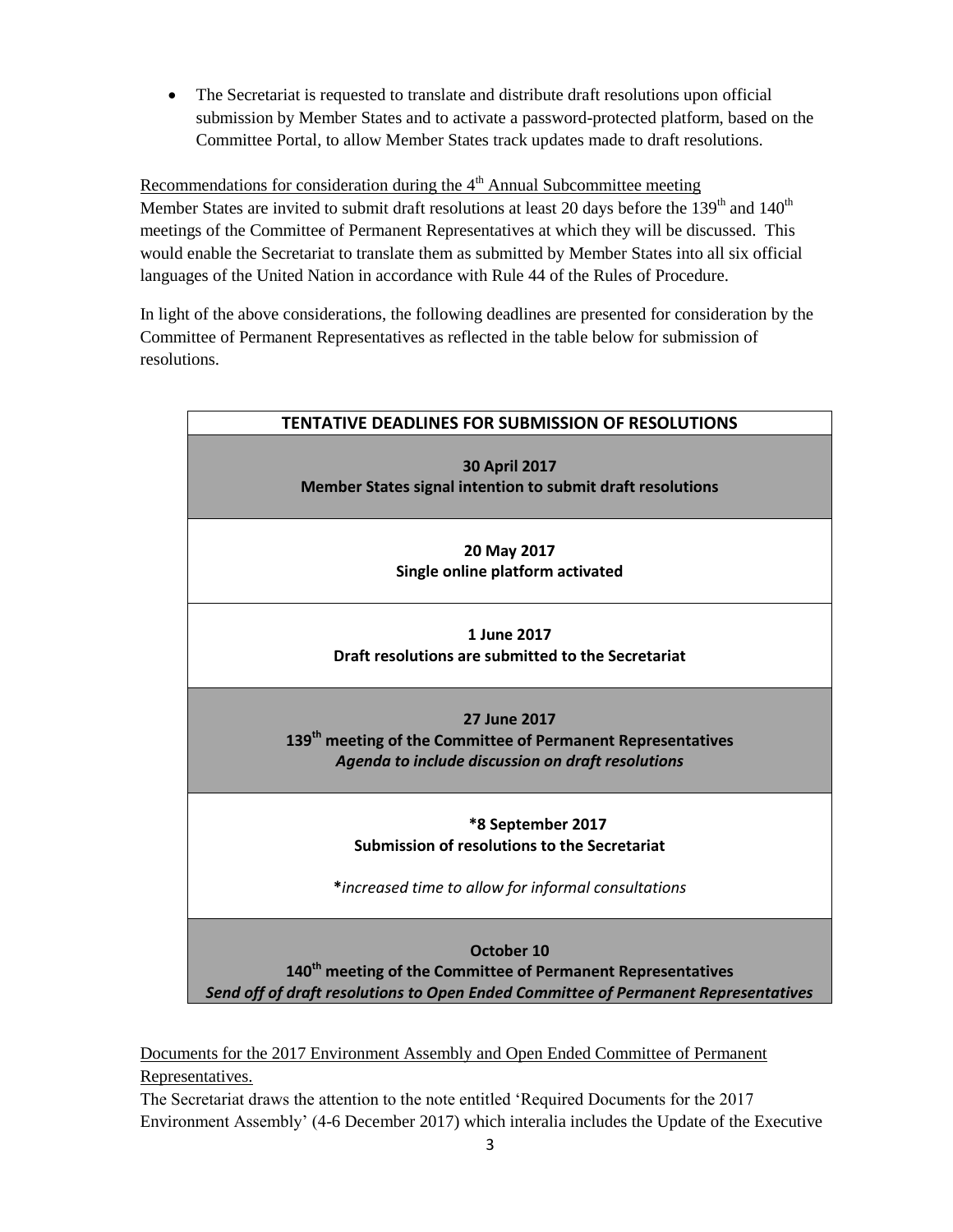Director on the implementation of the second UN Environment Assembly resolutions and other preparatory documents mandated by the Assembly, in addition to a document entitled 'The report of the Chair of the Committee of Permanent Representatives' to be considered by the Open Ended Committee of Permanent Representatives (29 November – 1 December 2017).

This will consist of:

- 1. A Chair's Summary;
- 2. Resolutions as submitted (translated) *made available on a single online platform accessible to all*

- 3. Resolutions as discussed (English only) *Member States and viewed in real time as amendments are made*
	-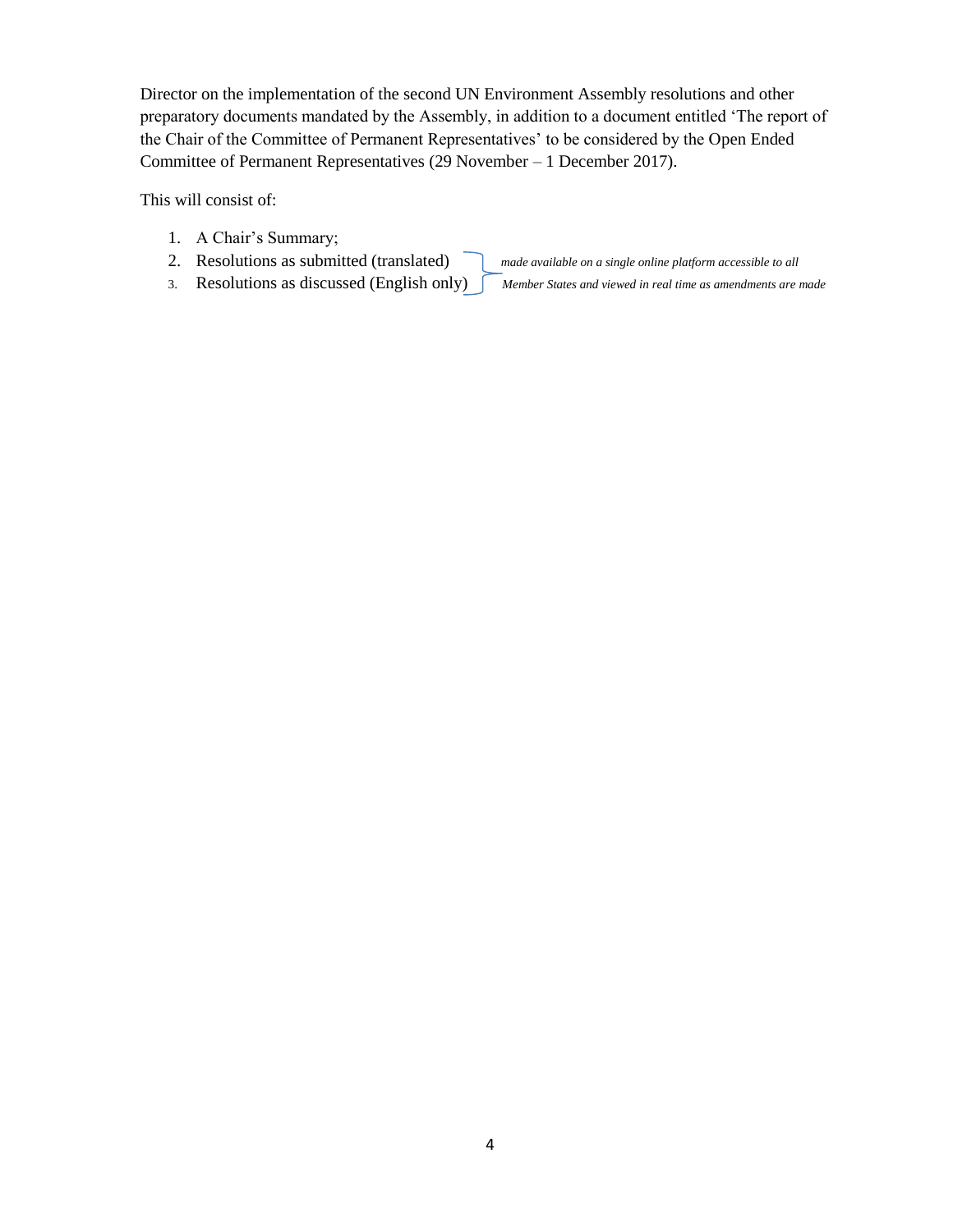### **Annex 2**

### Note on the documents for the Open Ended Committee of Permanent Representatives and 2017 Environment Assembly

Required information documents for the Open Ended Committee of Permanent Representatives and for the 2017 Environment Assembly

### (As of 22 February 2017)

#### **Official working documents and information documents**

Official working documents (UNEP/EA.3/x) are prepared by the Secretariat in accordance with previous Assembly's resolutions for consideration under each agenda item. They are also prepared pursuant to certain rules of procedure. Also included shall be draft resolutions as submitted by Member States in accordance with Rule 44 of the Rules of Procedure.

| <b>Symbol</b><br>(provisional) | <b>Title</b>                                                                                                                                                                                                                                                                            | <b>Forecast submission to</b><br><b>Member States</b> |
|--------------------------------|-----------------------------------------------------------------------------------------------------------------------------------------------------------------------------------------------------------------------------------------------------------------------------------------|-------------------------------------------------------|
| EA.3/1                         | Provisional agenda                                                                                                                                                                                                                                                                      | 16 October 2017                                       |
| EA.3/1 Add.<br>1               | Annotated provisional agenda                                                                                                                                                                                                                                                            | 16 October 2017                                       |
| EA.3/2                         | Report of the Committee of Permanent Representatives:<br>Chair's summary ;and<br>draft resolutions as submitted by Member States by the 140th                                                                                                                                           | 16 October 2017                                       |
|                                | meeting of the Committee of Permanent Representatives).                                                                                                                                                                                                                                 |                                                       |
| EA.3/3                         | Rules of Procedure of the UN Environment Assembly                                                                                                                                                                                                                                       | 16 February 2017                                      |
| EA.3/4                         | Progress Report on the contribution of the UN Environment to<br>the implementation of the delivering the 2030 Agenda for<br>Sustainable Development (EA.2/Res.5)                                                                                                                        | 16 October 2017                                       |
| EA.3/5                         | Update of the Executive Director on progress made pursuant to<br>the Assembly resolution on the role and functions of regional<br>forums of ministers of the environment and environment<br>authorities (EA.2/Res.2)                                                                    | 16 October 2017                                       |
| EA.3/6                         | Update of the Executive Director on progress made pursuant to<br>the Assembly resolution on investing in human capacity for<br>sustainable development through environmental education and<br>training (EA.2/Res.3)                                                                     | 16 October 2017                                       |
| EA.3/7                         | Update of the Executive Director on progress made pursuant to<br>the Assembly resolution on the role, functions and modalities for<br>UN Environment implementation of the SAMOA Pathway as a<br>means of facilitating achievement of the Sustainable<br>Development Goals (EA.2/Res.4) | 16 October 2017                                       |
| EA.3/8                         | Update of the Executive Director on progress made pursuant to<br>the Assembly resolution on the support to the implementation<br>of the Paris Agreement (EA.2.2/Res.6)                                                                                                                  | 16 October 2017                                       |
| EA.3/9                         | Update of the Executive Director on progress made pursuant to<br>the Assembly Resolution on sound management of chemicals                                                                                                                                                               | 16 October 2017                                       |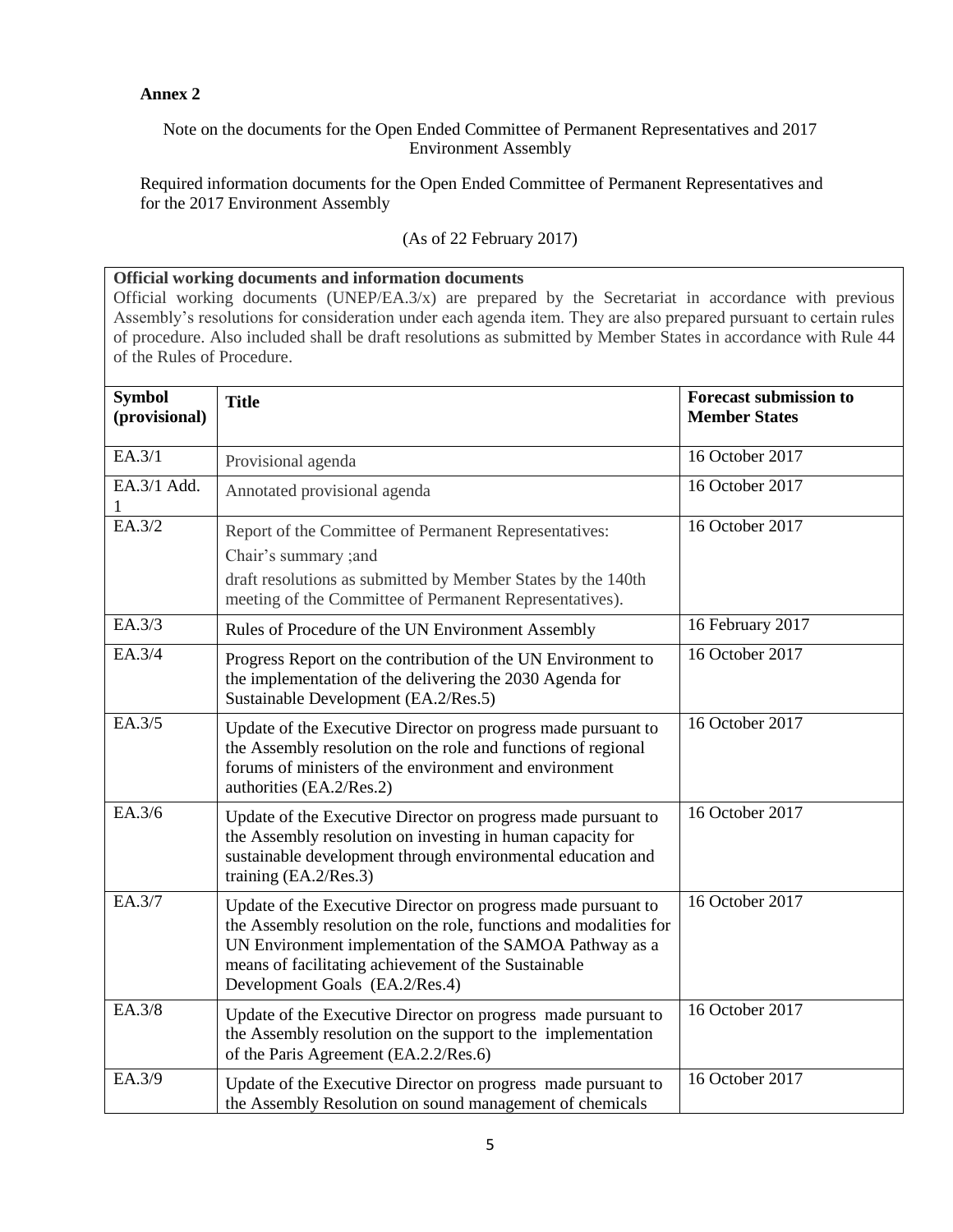|         | and waste (EA.2/Res.7)                                                                                                                                                                                                                                |                 |
|---------|-------------------------------------------------------------------------------------------------------------------------------------------------------------------------------------------------------------------------------------------------------|-----------------|
| EA.3/10 | Update of the Executive Director on the implementation of UN<br>Environment Assembly resolution on sustainable consumption<br>and production (EA.2/Res.8)                                                                                             | 16 October 2017 |
| EA.3/11 | Update of the Executive Director on progress made pursuant to<br>the Assembly Resolution on the prevention, reduction and reuse<br>of food waste (EA.2/Res.9)                                                                                         | 16 October 2017 |
| EA.3/12 | Proposal from the Executive Director on the UN Environment's<br>2011 marine and coastal strategy (replacement)pursuant the UN<br>Environment Assembly resolution (EA.2/Res.10)                                                                        | 16 October 2017 |
| EA.3/13 | Update of the Executive Director on progress made pursuant to<br>the Assembly Resolution on marine plastic litter and micro<br>plastics (EA.2/Res.11) This also includes the recommendations<br>from the Assessment (UNEP/EA.3/INF/4)                 | 16 October 2017 |
| EA.3/14 | Update of the Executive Director on progress made pursuant to<br>the Assembly Resolution on sustainable coral reefs management<br>(EA.2/Res.12)                                                                                                       | 16 October 2017 |
| EA.3/15 | Update of the Executive Director on progress made pursuant to<br>the Assembly Resolution on illegal trade in wildlife and wildlife<br>products (EA.2/Res.14)                                                                                          | 16 October 2017 |
| EA.3/16 | Update of the Executive Director on progress made pursuant to<br>the Assembly Resolution on the protection of the environment in<br>areas affected by armed conflict (EA.2/Res.15).                                                                   | 16 October 2017 |
| EA.3/17 | Update of the Executive Director on progress made pursuant to<br>the Assembly Resolution on enhancing the work of UN<br>Environment in facilitating cooperation, collaboration and<br>synergies among biodiversity-related conventions (EA.2/Res.17)  | 16 October 2017 |
| EA.3/18 | Update of the Executive Director on progress made pursuant to<br>the Assembly Resolution on the relationship between the UN<br>Environment and the multilateral environmental agreements for<br>which it provides the secretariat (EA.2/Res.18)       | 16 October 2017 |
| EA.3/19 | Update of the Executive Director on the progress made pursuant<br>to the Assembly Resolution on the Midterm review of the fourth<br>Programme for the Development and Periodic Review of<br>Environmental Law (Montevideo Programme IV) (EA.2/Res.19) | 16 October 2017 |
| EA.3/20 | Progress Report of the Executive Director on the sixth Global<br>Environment Outlook.                                                                                                                                                                 | 16 October 2017 |

\**Kindly note pursuant to UN Environment Resolution 22 'Review of the cycle of sessions of UN Environment of UN Environment Programme' the Executive Director's Updates shall be short and succinct and limited to 2 pages.*